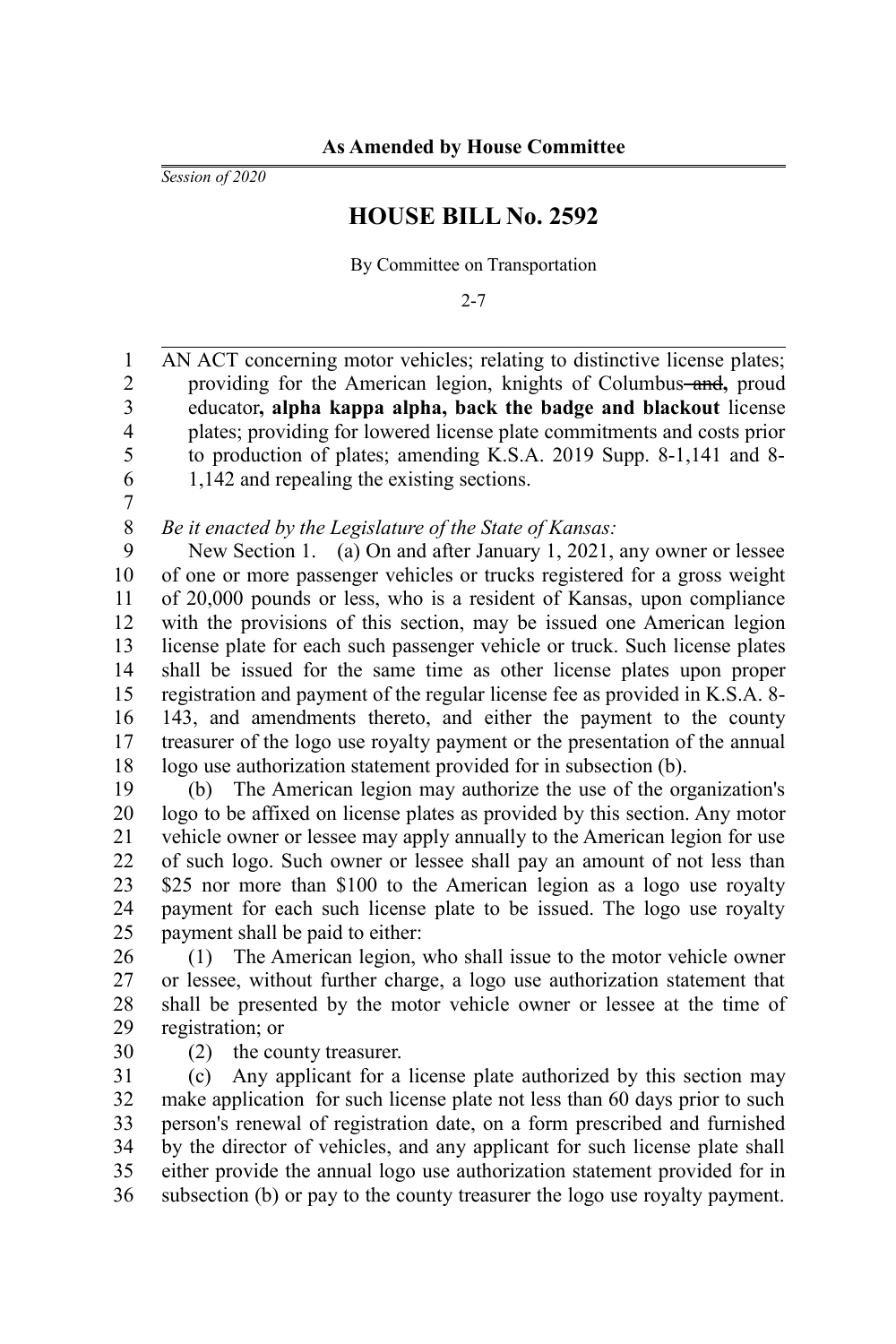Application for registration of a passenger vehicle or truck and issuance of the license plate under this section shall be made by the owner or lessee in a manner prescribed by the director of vehicles upon forms furnished by the director. 1 2 3 4

(d) No registration or license plate issued under this section shall be transferable to any other person. 5 6

(e) The director of vehicles may transfer an American legion license plate from a leased vehicle to a purchased vehicle. 7 8

(f) Renewals of registration under this section shall be made annually, upon payment of the fee prescribed in subsection (a), in the manner prescribed in K.S.A. 8-132(b), and amendments thereto. No renewal of registration shall be made to any applicant until such applicant provides to the county treasurer either the annual logo use authorization statement provided for in subsection (b) or the payment of the annual royalty payment. If such statement is not presented at the time of registration or faxed by the American legion, or the annual royalty payment is not made to the county treasurer, the applicant shall be required to comply with the provisions of K.S.A. 8-143, and amendments thereto, and return the license plate to the county treasurer of such person's residence. 9 10 11 12 13 14 15 16 17 18 19

(g) The American legion shall provide to all county treasurers an electronic mail address where applicants can contact the American legion for information concerning the application process or the status of such applicant's license plate application. 20 21 22 23

(h) The American legion, with the approval of the director of vehicles, shall design a plate to be issued under the provisions of this section. 24 25 26

(i) As a condition of receiving the American legion license plate and any subsequent registration renewal of such license plate, the applicant shall consent to the division authorizing the division's release of motor vehicle record information, including the applicant's name, address, royalty payment amount, plate number and vehicle type to the American legion and the state treasurer. 27 28 29 30 31 32

(j) The collection and remittance of annual royalty payments by the county treasurer shall be subject to the provisions of K.S.A. 8-1,141(h), and amendments thereto. 33 34 35

New Sec. 2. (a) On and after January 1, 2021, any owner or lessee of one or more passenger vehicles or trucks registered for a gross weight of 20,000 pounds or less, who is a resident of Kansas, upon compliance with the provisions of this section, may be issued one knights of Columbus license plate for each such passenger vehicle or truck. Such license plates shall be issued for the same time as other license plates upon proper registration and payment of the regular license fee as provided in K.S.A. 8- 143, and amendments thereto, and either the payment to the county 36 37 38 39 40 41 42 43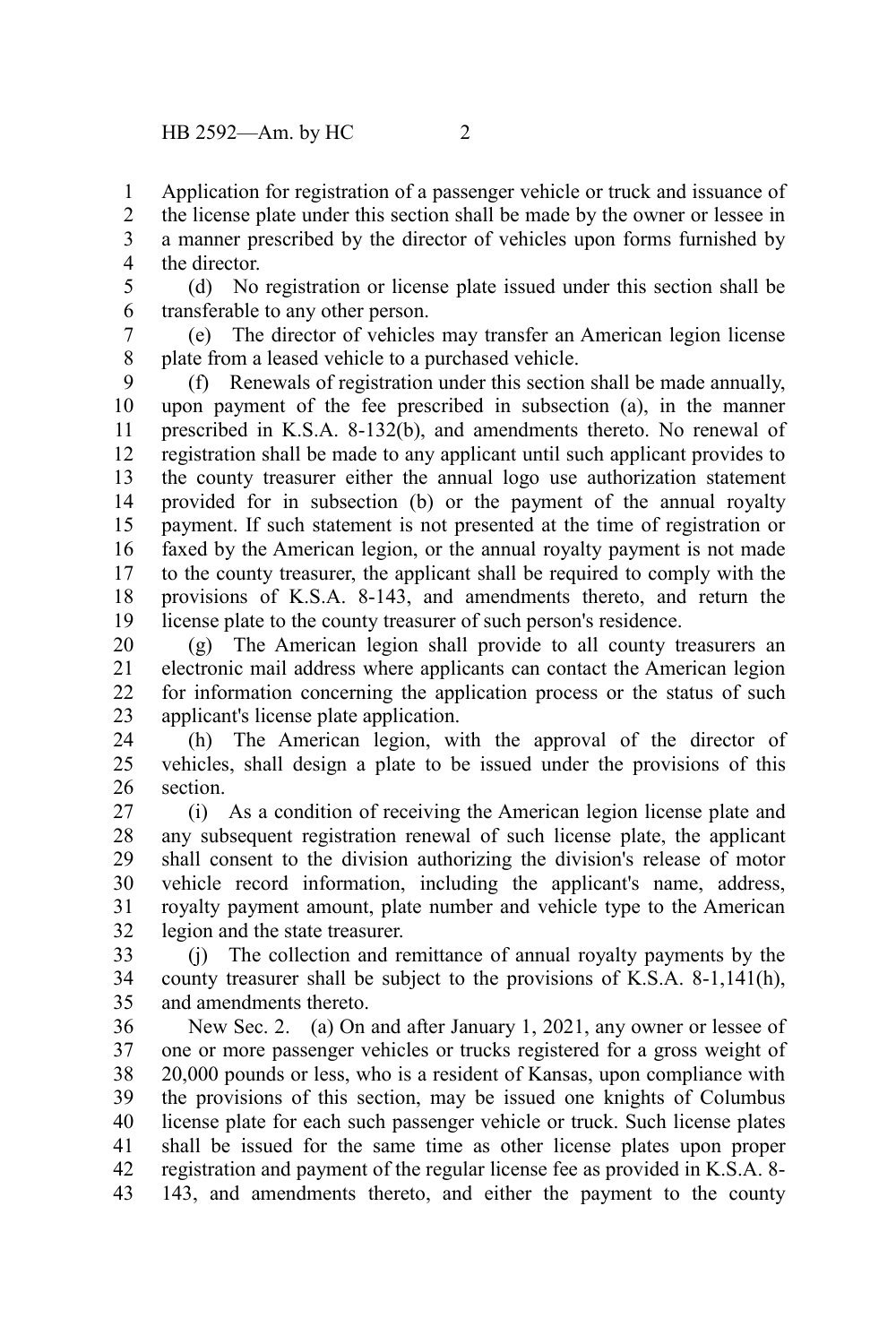treasurer of the logo use royalty payment or the presentation of the annual logo use authorization statement provided for in subsection (b). 1 2

(b) The knights of Columbus may authorize the use of the organization's logo to be affixed on license plates as provided by this section. Any motor vehicle owner or lessee may apply annually to the knights of Columbus for use of such logo. Such owner or lessee shall pay an amount of not less than \$25 nor more than \$100 to the knights of Columbus as a logo use royalty payment for each such license plate to be issued. The logo use royalty payment shall be paid to either: 3 4 5 6 7 8 9

(1) The knights of Columbus, who shall issue to the motor vehicle owner or lessee, without further charge, a logo use authorization statement that shall be presented by the motor vehicle owner or lessee at the time of registration; or 10 11 12 13

14

(2) the county treasurer.

(c) Any applicant for a license plate authorized by this section may make application for such license plate not less than 60 days prior to such person's renewal of registration date, on a form prescribed and furnished by the director of vehicles, and any applicant for such license plate shall either provide the annual logo use authorization statement provided for in subsection (b) or pay to the county treasurer the logo use royalty payment. Application for registration of a passenger vehicle or truck and issuance of the license plate under this section shall be made by the owner or lessee in a manner prescribed by the director of vehicles upon forms furnished by the director. 15 16 17 18 19 20 21 22 23 24

(d) No registration or license plate issued under this section shall be transferable to any other person. 25 26

(e) The director of vehicles may transfer a knights of Columbus license plate from a leased vehicle to a purchased vehicle. 27 28

(f) Renewals of registration under this section shall be made annually, upon payment of the fee prescribed in subsection (a), in the manner prescribed in K.S.A. 8-132(b), and amendments thereto. No renewal of registration shall be made to any applicant until such applicant provides to the county treasurer either the annual logo use authorization statement provided for in subsection (b) or the payment of the annual royalty payment. If such statement is not presented at the time of registration or faxed by the knights of Columbus, or the annual royalty payment is not made to the county treasurer, the applicant shall be required to comply with the provisions of K.S.A. 8-143, and amendments thereto, and return the license plate to the county treasurer of such person's residence. 29 30 31 32 33 34 35 36 37 38 39

(g) The knights of Columbus shall provide to all county treasurers an electronic mail address where applicants can contact the knights of Columbus for information concerning the application process or the status of such applicant's license plate application. 40 41 42 43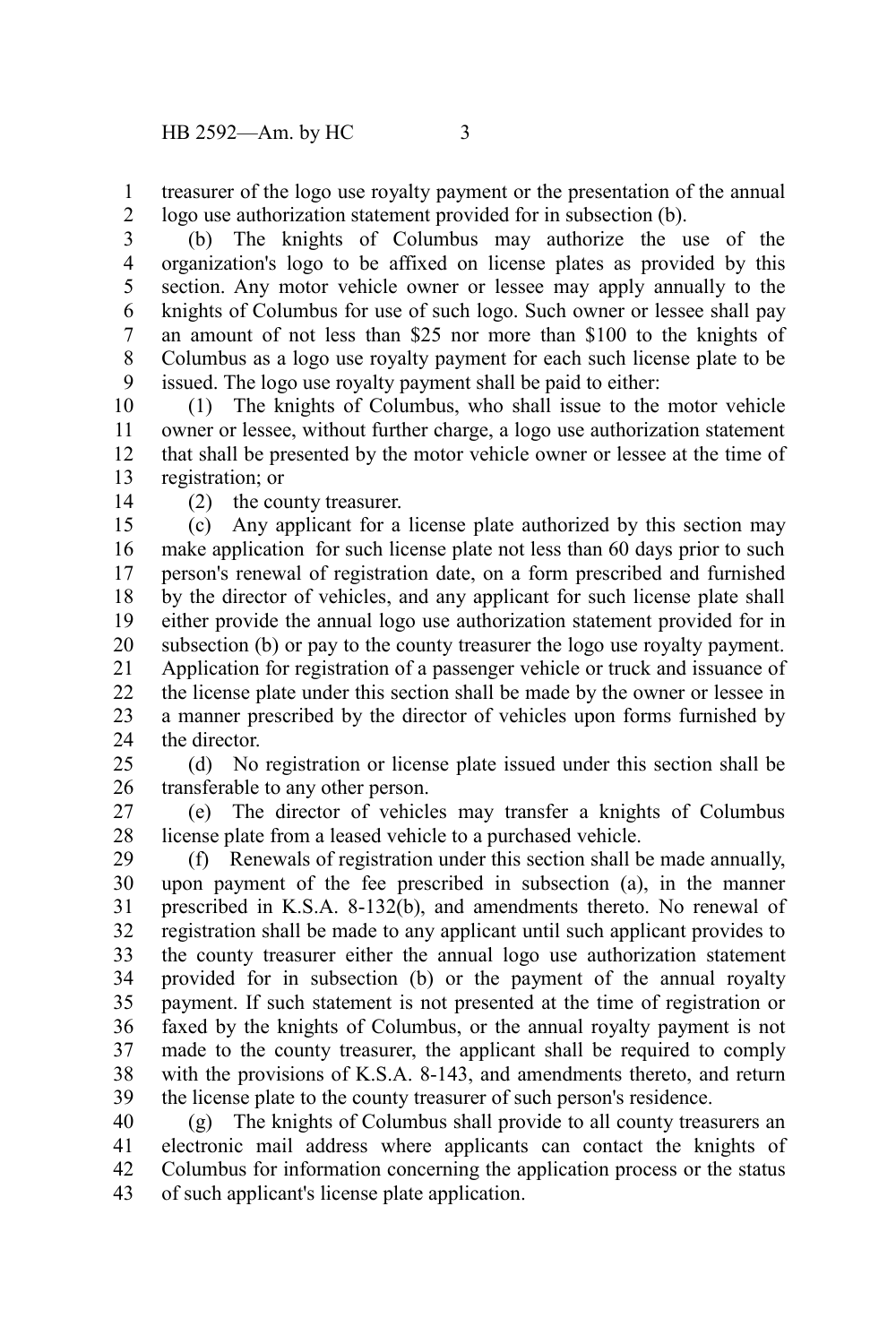(h) The knights of Columbus, with the approval of the director of vehicles, shall design a plate to be issued under the provisions of this section. 1 2 3

(i) As a condition of receiving the knights of Columbus license plate and any subsequent registration renewal of such license plate, the applicant shall consent to the division authorizing the division's release of motor vehicle record information, including the applicant's name, address, royalty payment amount, plate number and vehicle type to the knights of Columbus and the state treasurer. 4 5 6 7 8 9

(j) The collection and remittance of annual royalty payments by the county treasurer shall be subject to the provisions of K.S.A. 8-1,141(h), and amendments thereto. 10 11 12

New Sec. 3. (a) On and after January 1, 2021, any owner or lessee of one or more passenger vehicles or trucks registered for a gross weight of 20,000 pounds or less, who is a resident of Kansas, upon compliance with the provisions of this section, may be issued one proud educator license plate for each such passenger vehicle or truck. Such license plates shall be issued for the same time as other license plates upon proper registration and payment of the regular license fee as provided in K.S.A. 8-143, and amendments thereto, and either the payment to the county treasurer of the logo use royalty payment or the presentation of the annual logo use authorization statement provided for in subsection (b). 13 14 15 16 17 18 19 20 21 22

(b) The Kansas educators support foundation may authorize the use of the organization's logo to be affixed on license plates as provided by this section. Any motor vehicle owner or lessee may apply annually to the Kansas educators support foundation for use of such logo. Such owner or lessee shall pay an amount of not less than \$25 nor more than \$100 to the Kansas educators support foundation as a logo use royalty payment for each such license plate to be issued. The logo use royalty payment shall be paid to either: 23 24 25 26 27 28 29 30

(1) The Kansas educators support foundation, who shall issue to the motor vehicle owner or lessee, without further charge, a logo use authorization statement that shall be presented by the motor vehicle owner or lessee at the time of registration; or 31 32 33 34

35

(2) the county treasurer.

(c) Any applicant for a license plate authorized by this section may make application for such license plate not less than 60 days prior to such person's renewal of registration date, on a form prescribed and furnished by the director of vehicles, and any applicant for such license plate shall either provide the annual logo use authorization statement provided for in subsection (b) or pay to the county treasurer the logo use royalty payment. Application for registration of a passenger vehicle or truck and issuance of the license plate under this section shall be made by the owner or lessee in 36 37 38 39 40 41 42 43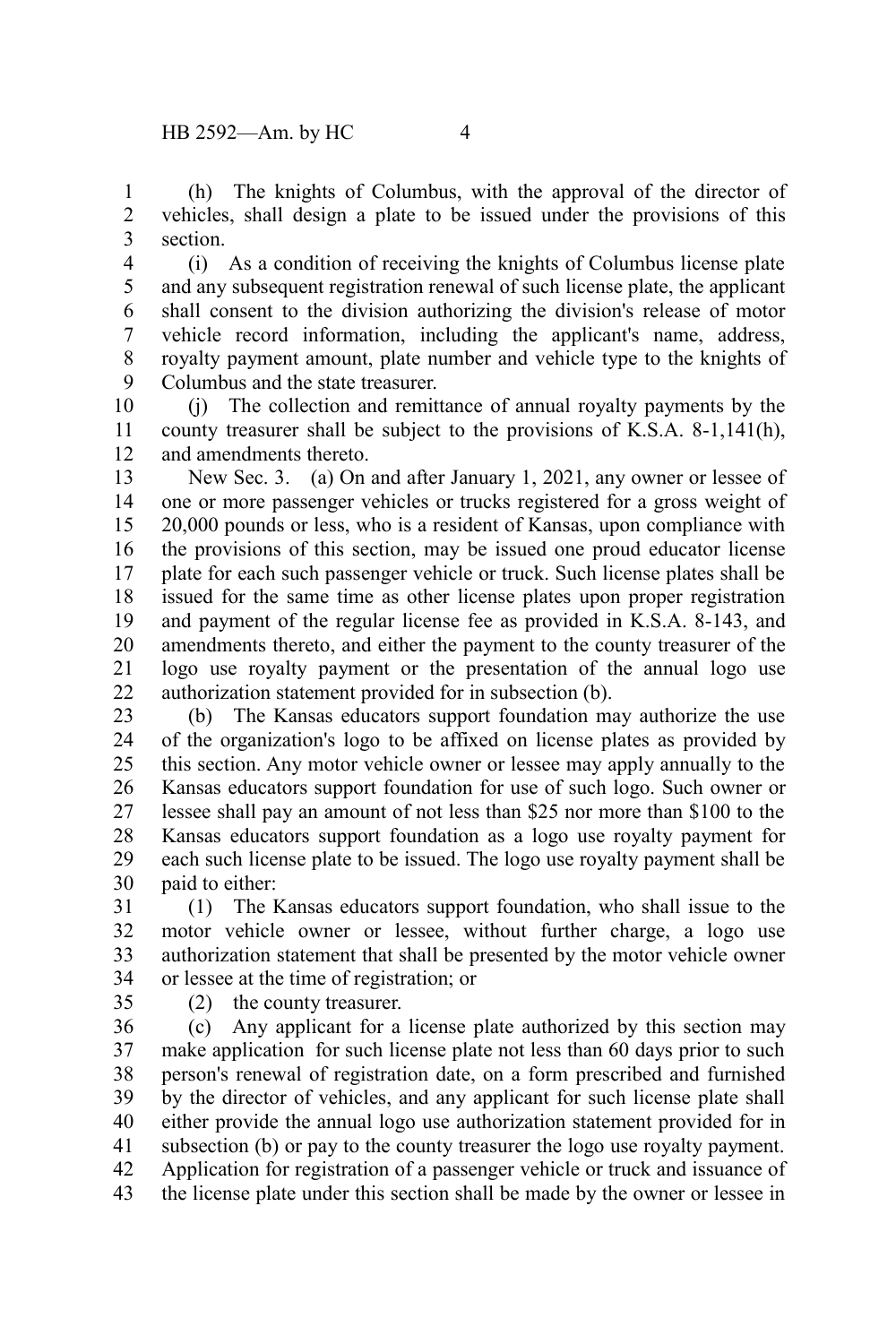a manner prescribed by the director of vehicles upon forms furnished by the director. 1 2

(d) No registration or license plate issued under this section shall be transferable to any other person. 3 4

(e) The director of vehicles may transfer a proud educator license plate from a leased vehicle to a purchased vehicle. 5 6

(f) Renewals of registration under this section shall be made annually, upon payment of the fee prescribed in subsection (a), in the manner prescribed in K.S.A. 8-132(b), and amendments thereto. No renewal of registration shall be made to any applicant until such applicant provides to the county treasurer either the annual logo use authorization statement provided for in subsection (b) or the payment of the annual royalty payment. If such statement is not presented at the time of registration or faxed by the Kansas educators support foundation, or the annual royalty payment is not made to the county treasurer, the applicant shall be required to comply with the provisions of K.S.A. 8-143, and amendments thereto, and return the license plate to the county treasurer of such person's residence. 7 8 9 10 11 12 13 14 15 16 17 18

(g) The Kansas educators support foundation shall provide to all county treasurers an electronic mail address where applicants can contact the Kansas educators support foundation for information concerning the application process or the status of such applicant's license plate application. 19 20 21 22 23

(h) The Kansas educators support foundation, with the approval of the director of vehicles, shall design a plate to be issued under the provisions of this section. 24 25 26

(i) As a condition of receiving the proud educator license plate and any subsequent registration renewal of such license plate, the applicant shall consent to the division authorizing the division's release of motor vehicle record information, including the applicant's name, address, royalty payment amount, plate number and vehicle type to the Kansas educators support foundation and the state treasurer. 27 28 29 30 31 32

(j) The collection and remittance of annual royalty payments by the county treasurer shall be subject to the provisions of K.S.A. 8-1,141(h), and amendments thereto. 33 34 35

**New Sec. 4. (a) On and after January 1, 2021, any owner or lessee of one or more passenger vehicles or trucks registered for a gross weight of 20,000 pounds or less, who is a resident of Kansas, upon compliance with the provisions of this section, may be issued one alpha kappa alpha license plate for each such passenger vehicle or truck. Such license plates shall be issued for the same time as other license plates upon proper registration and payment of the regular license fee as provided in K.S.A. 8-143, and amendments thereto, and either the** 36 37 38 39 40 41 42 43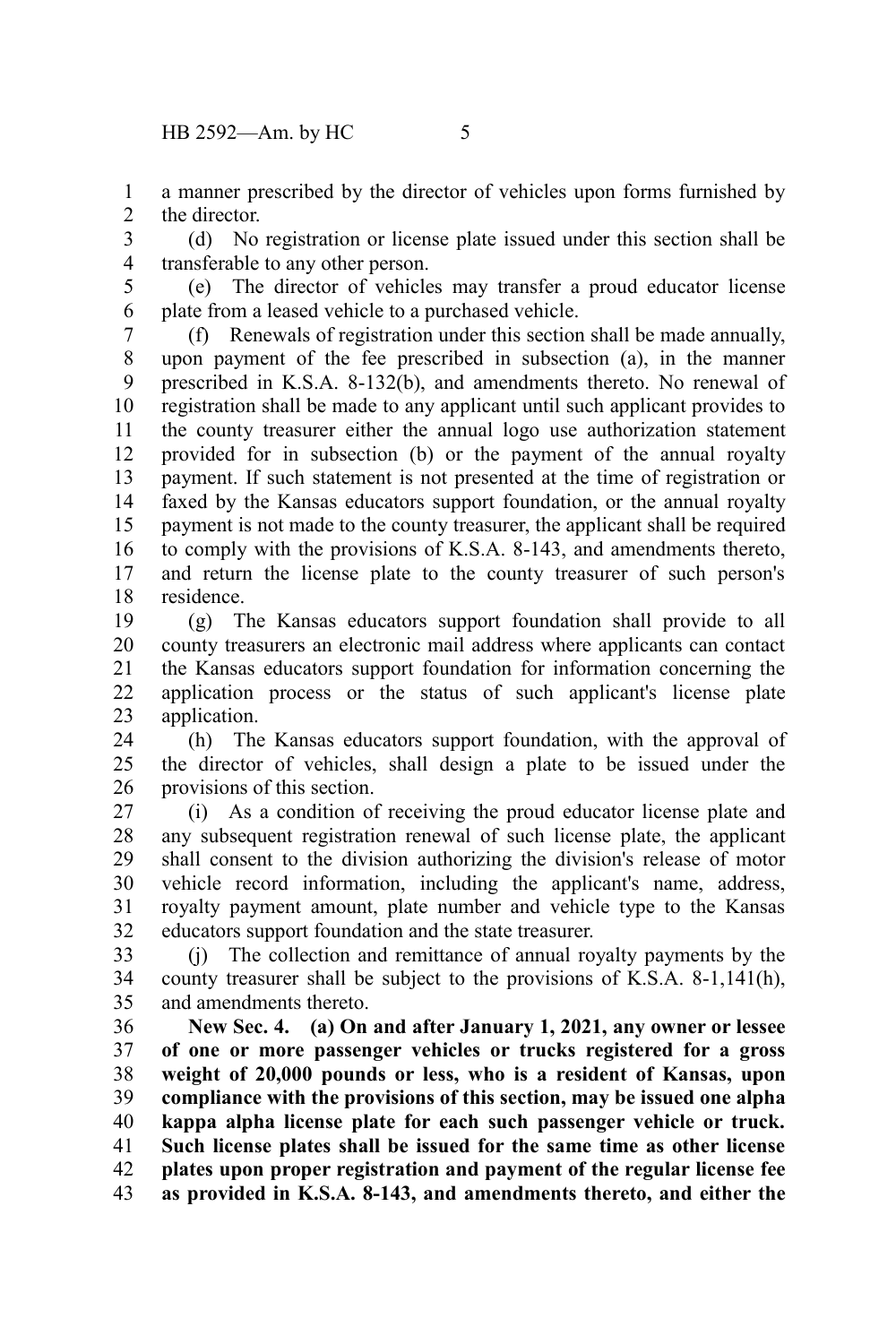**payment to the county treasurer of the logo use royalty payment or the** 1

**presentation of the annual logo use authorization statement provided for in subsection (b).** 2 3

**(b) Alpha kappa alpha may authorize the use of the organization's logo to be affixed on license plates as provided by this section. Any motor vehicle owner or lessee may apply annually to alpha kappa alpha for the use of such logo. Such owner or lessee shall pay an amount of not less than \$25 nor more than \$100 as a logo use royalty payment for each such license plate to be issued. The logo use royalty payment shall be paid to either:** 4 5 6 7 8 9 10

**(1) Alpha kappa alpha, who shall issue to the motor vehicle owner or lessee, without further charge, a logo use authorization statement that shall be presented by the motor vehicle owner or lessee at the time of registration; or** 11 12 13 14

15

**(2) the county treasurer.**

**(c) Any applicant for a license plate authorized by this section may make application for such license plate not less than 60 days prior to such person's renewal of registration date, on a form prescribed and furnished by the director of vehicles, and any applicant for such license plate shall either provide the annual logo use authorization statement provided for in subsection (b) or pay to the county treasurer the logo use royalty payment. Application for registration of a passenger vehicle or truck and issuance of the license plate under this section shall be made by the owner or lessee in a manner prescribed by the director of vehicles upon forms furnished by the director.** 16 17 18 19 20 21 22 23 24 25 26

**(d) No registration or license plate issued under this section shall be transferable to any other person.** 27 28

**(e) The director of vehicles may transfer an alpha kappa alpha license plate from a leased vehicle to a purchased vehicle.** 29 30

**(f) Renewals of registration under this section shall be made annually, upon payment of the fee prescribed in subsection (a), in the manner prescribed in K.S.A. 8-132(b), and amendments thereto. No renewal of registration shall be made to any applicant until such applicant provides to the county treasurer either the annual logo use authorization statement provided for in subsection (b) or the payment of the annual royalty payment. If such statement is not presented at the time of registration or faxed by alpha kappa alpha, or the annual royalty payment is not made to the county treasurer, the applicant shall be required to comply with the provisions of K.S.A. 8-143, and amendments thereto, and return the license plate to the county treasurer of such person's residence.** 31 32 33 34 35 36 37 38 39 40 41 42

**(g) Alpha kappa alpha shall provide to all county treasurers an** 43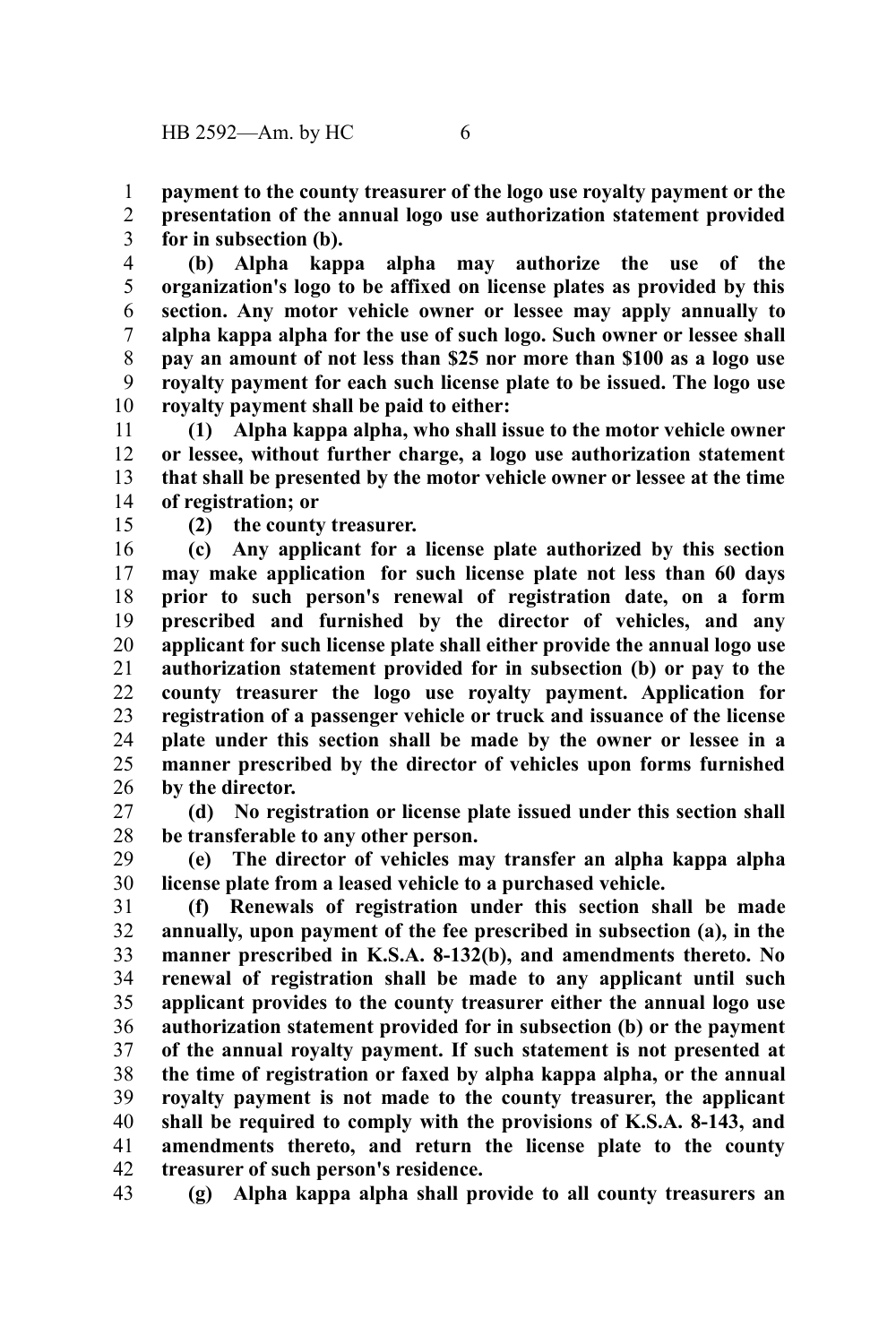**electronic mail address where applicants can contact alpha kappa alpha for information concerning the application process or the status of such applicant's license plate application.** 1 2 3

**(h) Alpha kappa alpha, with the approval of the director of vehicles, shall design a license plate to be issued under the provisions of this section.** 4 5 6

**(i) As a condition of receiving the alpha kappa alpha license plate and any subsequent registration renewal of such license plate, the applicant shall consent to the division authorizing the division's release of motor vehicle record information, including the applicant's name, address, royalty payment amount, license plate number and vehicle type to alpha kappa alpha and the state treasurer.** 7 8 9 10 11 12

**(j) The collection and remittance of annual royalty payments by the county treasurer shall be subject to the provisions of K.S.A. 8- 1,141(h), and amendments thereto.** 13 14 15

**New Sec. 5. (a) On and after January 1, 2021, any owner or lessee of one or more passenger vehicles or trucks registered for a gross weight of 20,000 pounds or less, who is a resident of Kansas, upon compliance with the provisions of this section, may be issued one back the badge license plate for each such passenger vehicle or truck. Such license plates shall be issued for the same time as other license plates upon proper registration and payment of the regular license fee as provided in K.S.A. 8-143, and amendments thereto, and payment to the county treasurer of the law enforcement memorial fee as provided for in subsection (b).**  16 17 18 19 20 21 22 23 24 25

**(b) Any applicant for a back the badge license plate authorized by this section shall make an annual payment of a law enforcement memorial fee to the county treasurer of \$50 for each license plate to be issued. Any law enforcement memorial fee payment received pursuant to this section shall be used to support the memorial to law enforcement officers that is located on the grounds of the state capitol established by K.S.A. 75-2250, and amendments thereto.**  26 27 28 29 30 31 32

**(c) Any applicant for a license plate authorized by this section may make application for such license plate not less than 60 days prior to such person's renewal of registration date, on a form prescribed and furnished by the director of vehicles, and any applicant for such license plate shall pay to the county treasurer the law enforcement memorial fee as provided for in subsection (b). Application for registration of a passenger vehicle or truck and issuance of the license plate under this section shall be made by the owner or lessee in a manner prescribed by the director of vehicles upon forms furnished by the director.**  33 34 35 36 37 38 39 40 41 42

43

**(d) No registration or license plate issued under this section shall**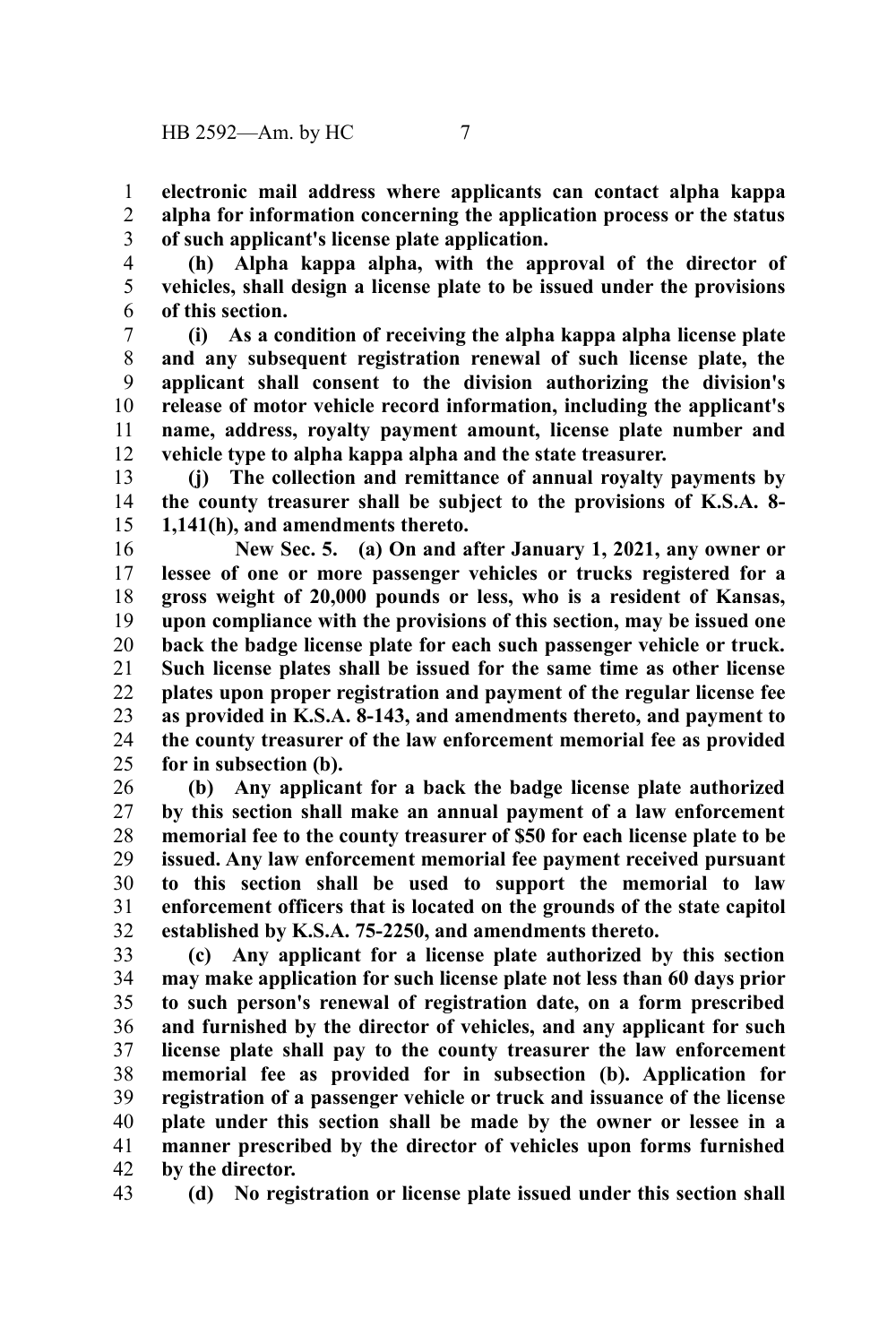**be transferable to any other person.**  1

**(e) The director of vehicles may transfer a back the badge license plate from a leased vehicle to a purchased vehicle.**  2 3

**(f) Renewals of registration under this section shall be made annually, upon payment of the fee prescribed in subsection (a), in the manner prescribed in K.S.A. 8-132(b), and amendments thereto. No renewal of registration shall be made to any applicant until such applicant pays the law enforcement memorial fee to the county treasurer as provided for in subsection (b). If the annual law enforcement memorial fee payment is not made to the county treasurer at the time of registration, the applicant shall be required to comply with K.S.A. 8-143, and amendments thereto, and return the license plate to the county treasurer of such person's residence.**  4 5 6 7 8 9 10 11 12 13

**(g) The back the badge license plate shall have a background design, an emblem or colors that designate the license plate as a back the badge license plate.**  14 15 16

**(h) As a condition of receiving the back the badge license plate and any subsequent registration renewal of such license plate, the applicant shall provide consent to the division authorizing the division's release of motor vehicle record information, including the applicant's name, address, law enforcement memorial fee payment amount, license plate number and vehicle type to the state treasurer.**  17 18 19 20 21 22

**(i) Annual law enforcement memorial fee payments collected by county treasurers under this section shall be remitted to the state treasurer in accordance with the provisions of K.S.A. 75-4215, and amendments thereto. Upon receipt of each such remittance, the state treasurer shall deposit the entire amount in the state treasury to the credit of the law enforcement memorial fund created by K.S.A. 75- 2250, and amendments thereto. All expenditures from the law enforcement memorial fund shall be made in accordance with K.S.A. 75-2250, and amendments thereto.** 23 24 25 26 27 28 29 30 31

**New Sec. 6. (a) On and after January 1, 2021, any owner or lessee of one or more passenger vehicles or trucks registered for a gross weight of 20,000 pounds or less, who is a resident of Kansas, upon compliance with the provisions of this section, may be issued one blackout license plate for each such passenger vehicle or truck. This license plate shall be issued for the same time as other license plates upon proper registration and payment of the regular license fee as provided in K.S.A. 8-143, and amendments thereto, and payment to the county treasurer of the local roads improvement fee as provided for in subsection (b).**  32 33 34 35 36 37 38 39 40 41

**(b) Any applicant or renewal for a blackout license plate authorized by this section shall make an annual payment of a local** 42 43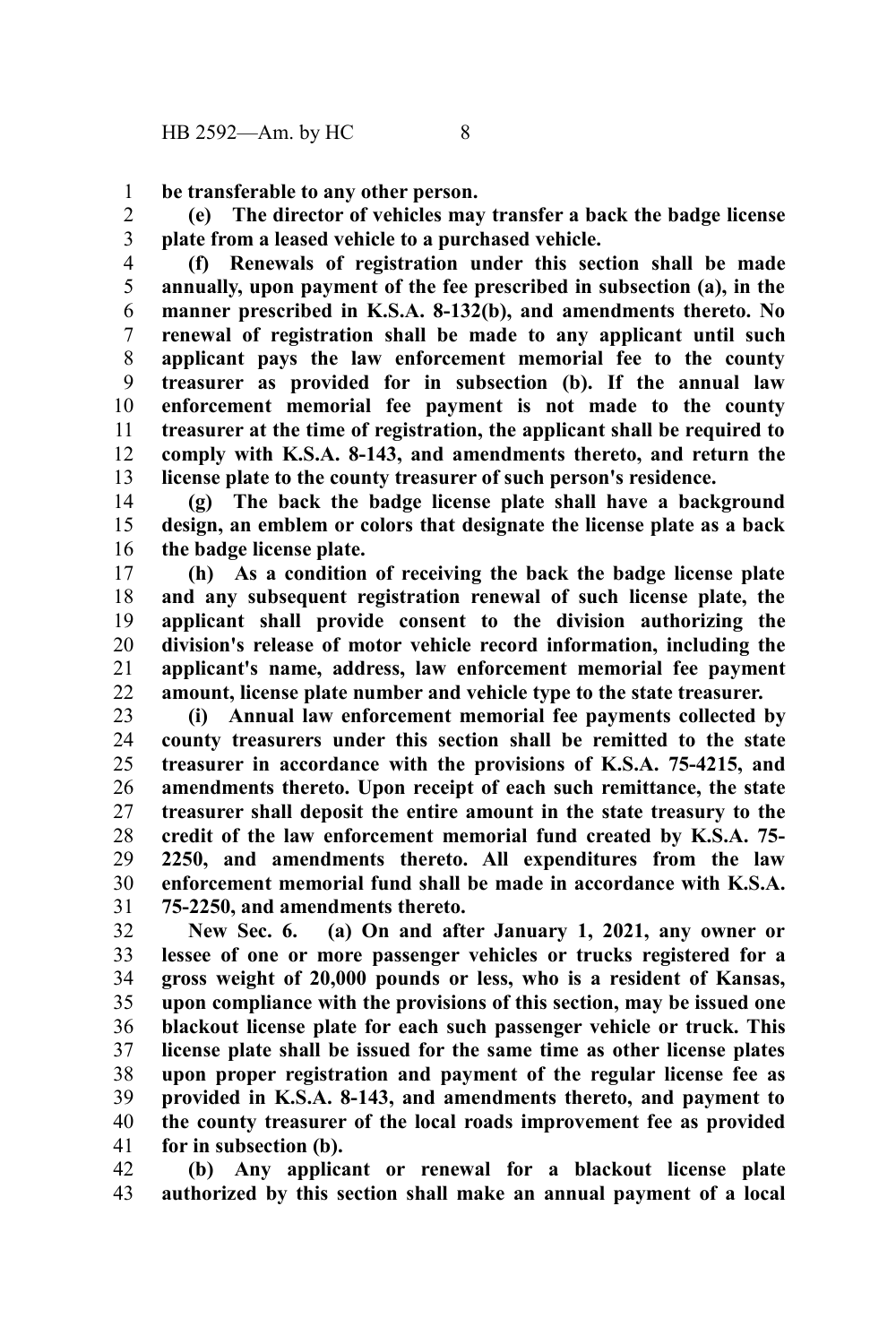**roads improvement fee of \$35 to the county treasurer for each license plate to be issued.**  1 2

**(c) Any applicant for a license plate authorized by this section may make application for such license plate not less than 60 days prior to such person's renewal of registration date, on a form prescribed and furnished by the director of vehicles, and any applicant for such license plate shall pay to the county treasurer the local roads improvement fee as provided for in subsection (b). Application for registration of a passenger vehicle or truck and issuance of the license plate under this section shall be made by the owner or lessee in a manner prescribed by the director of vehicles upon forms furnished by the director.**  3 4 5 6 7 8 9 10 11 12

**(d) No registration or license plate issued under this section shall be transferable to any other person.**  13 14

**(e) The director of vehicles may transfer a blackout license plate from a leased vehicle to a purchased vehicle.**  15 16

**(f) Renewals of registration under this section shall be made annually, upon payment of the fee prescribed in subsection (a), in the manner prescribed in K.S.A. 8-132(b), and amendments thereto. No renewal of registration shall be made to any applicant until such applicant pays the local roads improvement fee to the county treasurer as provided for in subsection (b). If the annual local roads improvement fee payment is not made to the county treasurer at the time of registration, the applicant shall be required to comply with K.S.A. 8-143, and amendments thereto, and return the license plate to the county treasurer of such person's residence.**  17 18 19 20 21 22 23 24 25 26

**(g) The blackout license plate shall have a background design, an emblem or colors that designate the license plate as a blackout license plate.**  27 28 29

**(h) As a condition of receiving the blackout license plate and any subsequent registration renewal of such license plate, the applicant shall provide consent to the division authorizing the division's release of motor vehicle record information to the state treasurer, including the applicant's name, address, local roads improvement fee amount, license plate number and vehicle type.**  30 31 32 33 34 35

**(i) Annual local roads improvement fee payments collected by county treasurers under this section shall be remitted to the state treasurer in accordance with the provisions of K.S.A. 75-4215, and amendments thereto. Upon receipt of each such remittance the state treasurer shall deposit the entire amount in the state treasury to the credit of the local roads improvement fund. The local roads improvement fund is hereby created in the state treasury and shall be administered by the secretary of transportation. Expenditures from** 36 37 38 39 40 41 42 43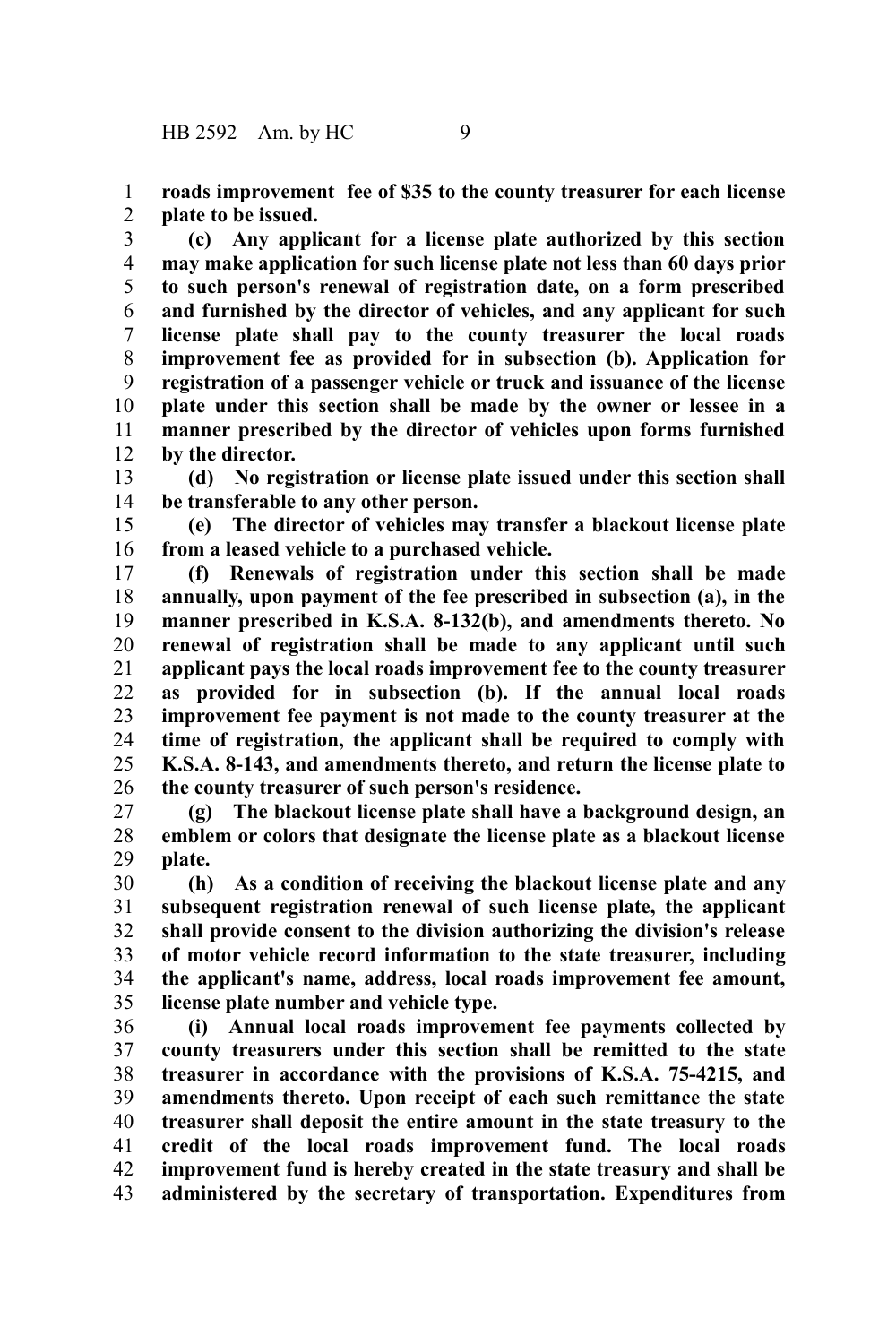**the local roads improvement fund may be made for the purposes of providing state moneys for a cost-share program between the department of transportation and participating cities and counties for modernization and expansion projects in such cities and counties. Participating cities and counties shall provide local moneys to match expenditures of state moneys from the local roads improvement fund on a minimum of \$1 of local moneys to a maximum of \$3 of state moneys basis. All expenditures from the local roads improvement fund shall be made in accordance with appropriation acts upon warrants of the director of accounts and reports issued pursuant to vouchers approved by the secretary of transportation or the secretary's designee.** 1 2 3 4 5 6 7 8 9 10 11 12

Sec. 4. **7.** K.S.A. 2019 Supp. 8-1,141 is hereby amended to read as follows: 8-1,141. (a) Any new distinctive license plate authorized for issuance on and after July 1, 1994, shall be subject to the personalized license plate fee prescribed by K.S.A. 8-132(c), and amendments thereto. This section shall not apply to any distinctive license plate authorized prior to July 1, 1994. 13 14 15 16 17 18

(b) The director of vehicles shall not issue any new distinctive license plate authorized for issuance on and after July 1, 1995, unless there is a guarantee of an initial issuance of at least 500 **250** license plates. 19 20 21

(c) The provisions of this section shall not apply to distinctive license plates issued under the provisions of K.S.A. 8-1,145, *and amendments thereto,* or K.S.A. 2019 Supp. 8-177d, 8-1,163, 8-1,166, 8-1,185, 8-1,186, 8-1,187 or**,** 8-1,188 **or section 6**, and amendments thereto. 22 23 24 25

(d) The provisions of subsection (a), shall not apply to distinctive license plates issued under the provisions of K.S.A. 8-1,146 or 8-1,148, and amendments thereto, or K.S.A. 2019 Supp. 8-1,153, 8-1,158 or 8- 1,161, and amendments thereto. 26 27 28 29

(e) The provisions of subsection (f) shall not apply to distinctive license plates issued under the provisions of K.S.A. 2019 Supp. 8-1,160 and**,** 8-1,183 **and section 5**, and amendments thereto, except that the division shall delay the manufacturing and issuance of such distinctive license plate until the division has received not-less *fewer* than  $\left(-1,000\right)$  *100* orders for such plate, including payment of the personalized license plate fee required under subsection (a). Upon certification by the director of vehicles to the director of accounts and reports that not-less *fewer* than 1,000 *100* paid orders for such plate have been received, the director of accounts and reports shall transfer \$40,000 *\$4,000* from the state highway fund to the distinctive license plate fund. 30 31 32 33 34 35 36 37 38 39 40

(f) (1) Any person or organization sponsoring any distinctive license plate authorized by the legislature on and after July 1, 2004, shall submit to the division of vehicles a nonrefundable amount not to exceed \$20,000, 41 42 43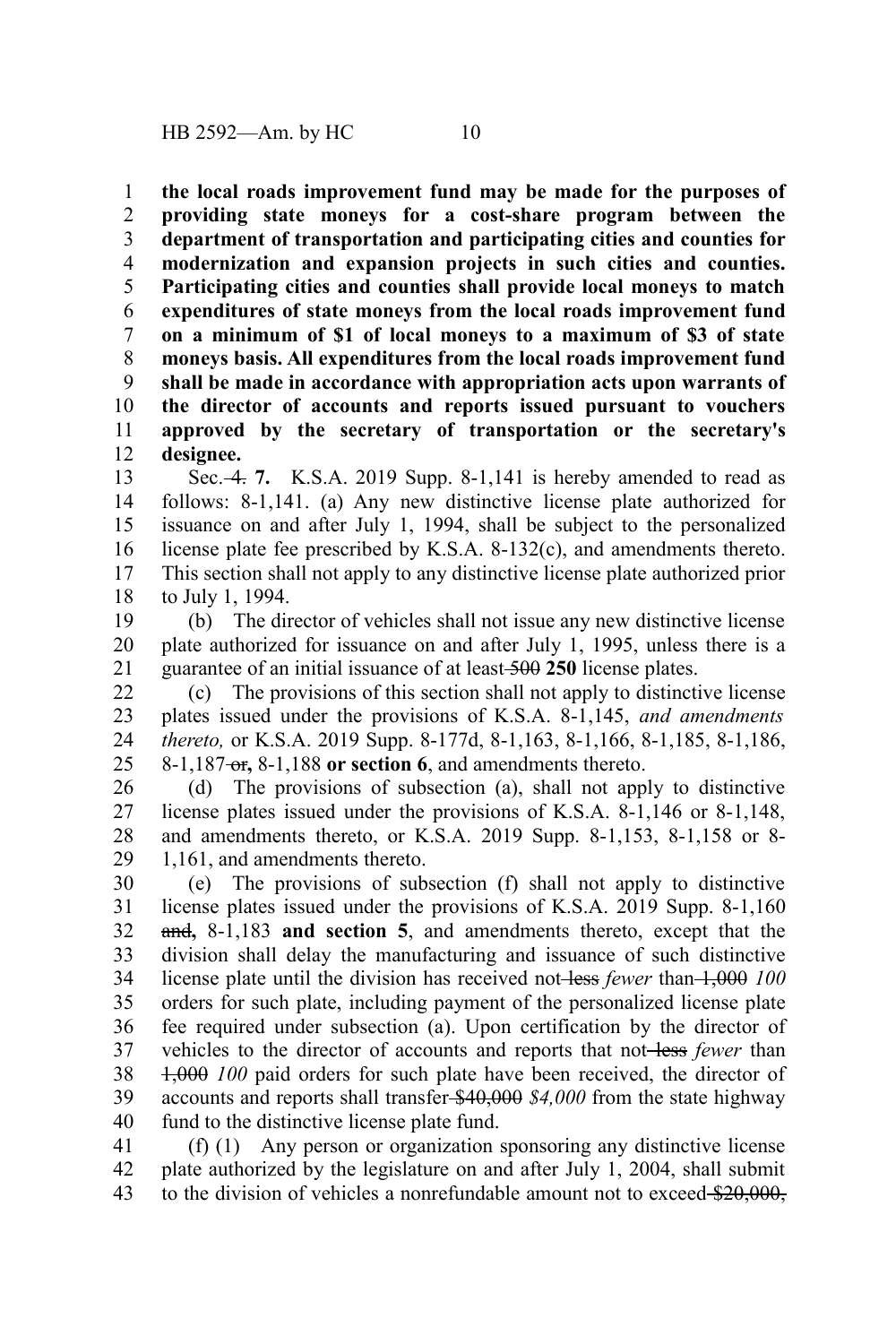*\$5,000* to defray the division's cost for developing such distinctive license plate. 1 2

(2) All moneys received under this subsection shall be remitted by the secretary of revenue to the state treasurer in accordance with the provisions of K.S.A. 75-4215, and amendments thereto. Upon receipt of each such remittance, the state treasurer shall deposit the entire amount in the state treasury to the credit of the distinctive license plate fund which is hereby created in the state treasury. All moneys credited to the distinctive license plate fund shall be used by the department of revenue only for the purpose associated with the development of distinctive license plates. All expenditures from the distinctive license plate application fee fund shall be made in accordance with appropriation acts, upon warrants of the director of accounts and reports issued pursuant to vouchers approved by the secretary of the department of revenue. 3 4 5 6 7 8 9 10 11 12 13 14

(g) (1) Except for educational institution license plates issued under K.S.A. 8-1,142, and amendments thereto, the director of vehicles shall discontinue the issuance of any distinctive license plate authorized prior to July 1, 2004, and which *that* is subject to the provisions of subsection (b) if: 15 16 17 18 19

(A) Less than 500 license plates, including annual renewals, are issued for that distinctive license plate by July 1, 2006; and 20 21

(B) less *fewer* than 250 **125** license plates, including annual renewals, are issued for that distinctive license plate during any subsequent two-year period after July 1, 2006. 22 23 24

(2) The director of vehicles shall discontinue the issuance of any distinctive license plate authorized on and after July 1, 2004, if: 25 26

(A) Less*Fewer* than 500 **250** plates, including annual renewals, are issued for that distinctive license plate by the end of the second year of sales; and 27 28 29

(B) less*fewer* than 250 **125** license plates, including annual renewals, are issued for that distinctive license plate during any subsequent two-year period. 30 31 32

(h) An application for any distinctive license plate issued after December 31, 2012, and the *a* corresponding royalty fee *payment* may be collected either by the county treasurer or the entity benefiting from the issuance of the distinctive license plate. Annual royalty payments collected by the county treasurers shall be remitted to the state treasurer in accordance with the provisions of K.S.A. 75-4215, and amendments thereto. Upon receipt of each such remittance the state treasurer shall deposit the entire amount in the state treasury to the credit of a segregated royalty fund which shall be administered by the state treasurer. All expenditures from the royalty fund shall be made in accordance with appropriation acts upon warrants of the director of accounts and reports 33 34 35 36 37 38 39 40 41 42 43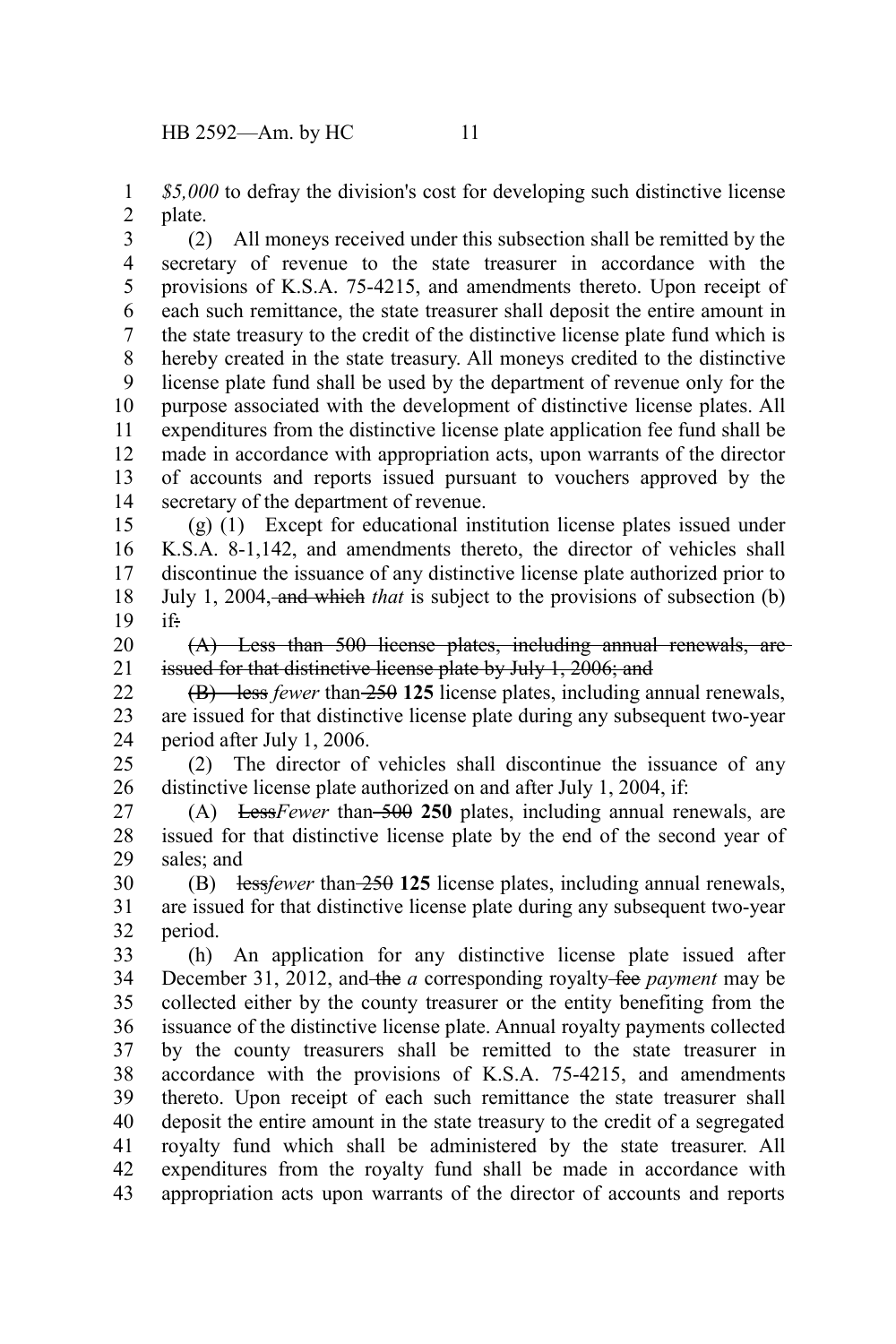issued pursuant to vouchers approved by the state treasurer or the state treasurer's designee. Payments from the royalty fund shall be made to the entity benefiting from the issuance of the distinctive license plate on a monthly basis. 1 2 3 4

(i) Notwithstanding any other provision of law, for any distinctive license plate, the division shall produce such distinctive license plate for a motorcycle upon request to the division by the organization sponsoring the distinctive license plate. 5 6 7 8

(j) In addition to any residency requirements for all distinctive license plates, any person not a resident of Kansas, serving as a member of the armed forces stationed in this state shall be eligible to apply for any distinctive license plate as if the individual was a resident of this state. Such person shall be eligible to renew the distinctive license plate registration as long as the person is still stationed in this state at the time the registration is renewed. 9 10 11 12 13 14 15

Sec. 5. **8.** K.S.A. 2019 Supp. 8-1,142 is hereby amended to read as follows: 8-1,142. (a) As used in this section, "educational institution" means: 16 17 18

(1) Any state educational institution under the control and supervision of the state board of regents; 19 20

21

(2) any municipal university;

(3) any not-for-profit independent institution of higher education which *that* is accredited by the north central association of colleges and secondary schools accrediting agency based on its requirements as of April 1, 1985, is operated independently and not controlled or administered by the state or any agency or subdivision thereof, maintains open enrollment and the main campus or principal place of operation of which is located in Kansas;  $22$ 23 24 25 26 27 28

(4) any community college organized and operating under the laws of this state; and 29 30

31

(5) Haskell Indian Nations university.

(b) Any owner or lessee of one or more passenger vehicles, trucks registered for a gross weight of not more than 20,000 pounds or motorcycles, who is a resident of Kansas, upon compliance with the provisions of this section, may be issued one educational institution license plate for each such passenger vehicle, truck or motorcycle. Such license plates shall be issued for the same period of time as other license plates upon proper registration and payment of the regular license fee as provided in K.S.A. 8-143, and amendments thereto, plus the payment of an additional fee of \$5 for each plate, and either the payment to the county treasurer of the logo use royalty payment-established by the alumniassociation or foundation or the presentation of the annual emblem use authorization statement provided for in subsection (c). 32 33 34 35 36 37 38 39 40 41 42 43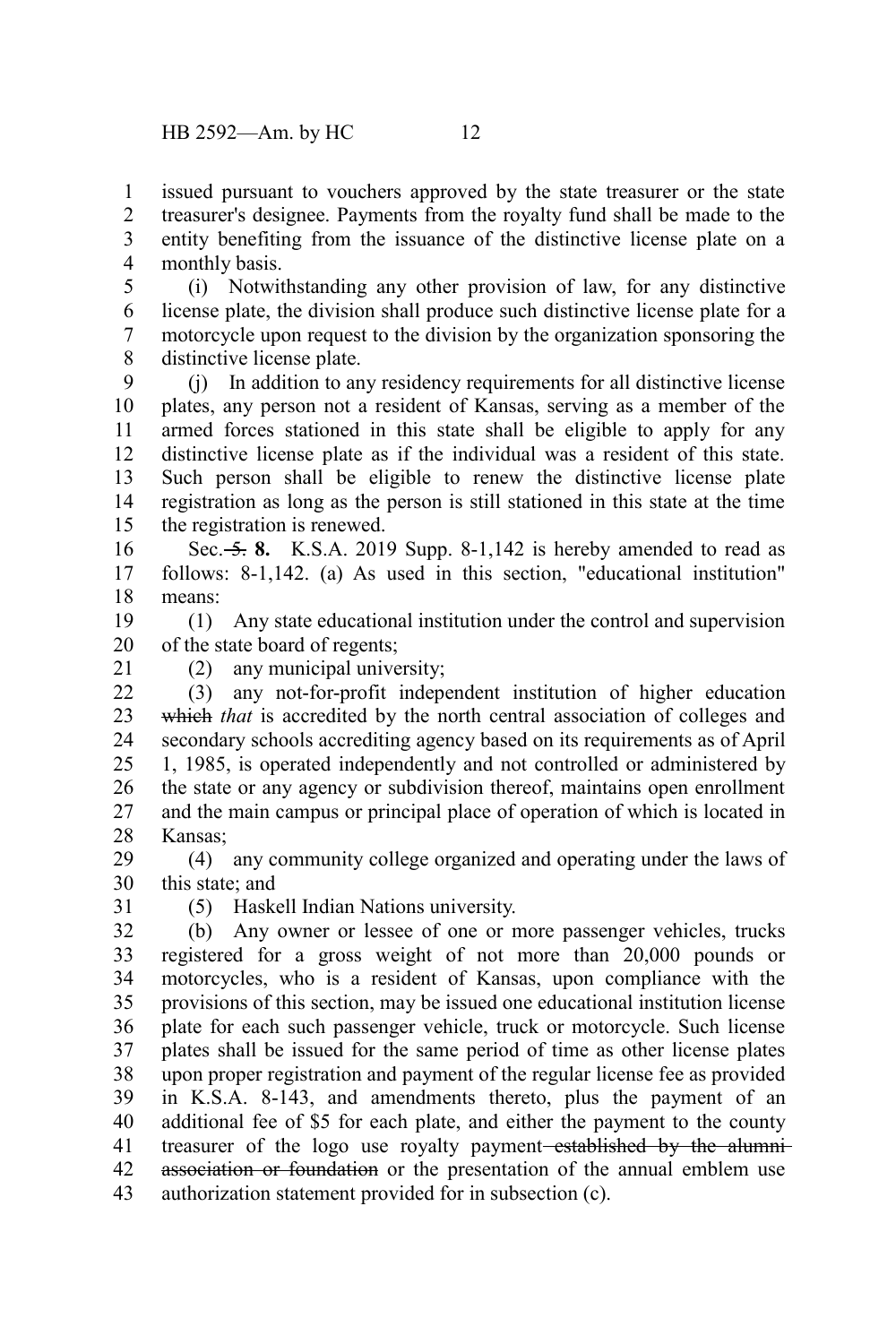(c) Any educational institution may authorize through its officially recognized alumni association or foundation the use of such institution's official emblems to be affixed on license plates as provided by this section. Any royalty payment derived from this section, except reasonable administrative costs, shall be used for recognition of academic achievement or excellence subject to the approval of the chancellor or president of the educational institution. Any motor vehicle owner or lessee may annually apply to the alumni association or foundation for the use of the institution's emblems. Upon annual application and payment to either: (1) The alumni association or foundation in an amount of not less than \$25 nor more than \$100 as an emblem use royalty payment for each educational institution license plate to be issued, the alumni association or foundation shall issue to the motor vehicle owner or lessee, without further charge, an emblem use authorization statement, which shall be presented by the motor vehicle owner or lessee at the time of registration; or (2) the county treasurer of the logo use royalty payment for each license plate to be issued. 1 2 3 4 5 6 7 8 9 10 11 12 13 14 15 16 17

(d) Any applicant for an educational institution license plate may make application for such plates not less than 60 days prior to such person's renewal of registration date, on a form prescribed and furnished by the director of vehicles, and any applicant for the educational institution license plates shall provide either the annual emblem use authorization statement provided for in subsection (c) or pay to the county treasurer the logo use royalty payment established by the alumni association or foundation. Application for registration of a passenger vehicle, truck or motorcycle and issuance of the license plates under this section shall be made by the owner or lessee in a manner prescribed by the director of vehicles upon forms furnished by the director. 18 19 20 21 22 23 24 25 26 27 28

(e) No registration or educational institution license plate issued under this section shall be transferable to any other person. 29 30

(f) The director of vehicles may transfer educational institution license plates from a leased vehicle to a purchased vehicle. 31 32

(g) Renewals of registration under this section shall be made annually, upon payment of the fee prescribed in subsection (b), in the manner prescribed in subsection (b) of K.S.A. 8-132*(b)*, and amendments thereto. No renewal of registration shall be made to any applicant until such applicant provides to the county treasurer either the annual emblem use authorization statement provided for in subsection (c) or the payment of the annual emblem use royalty payment established by the alumniassociation or foundation. If such emblem use authorization statement is not presented at the time of registration or faxed by the alumni association or foundations, or the annual emblem use royalty payment is not made to the county treasurer, the applicant shall be required to comply with K.S.A. 33 34 35 36 37 38 39 40 41 42 43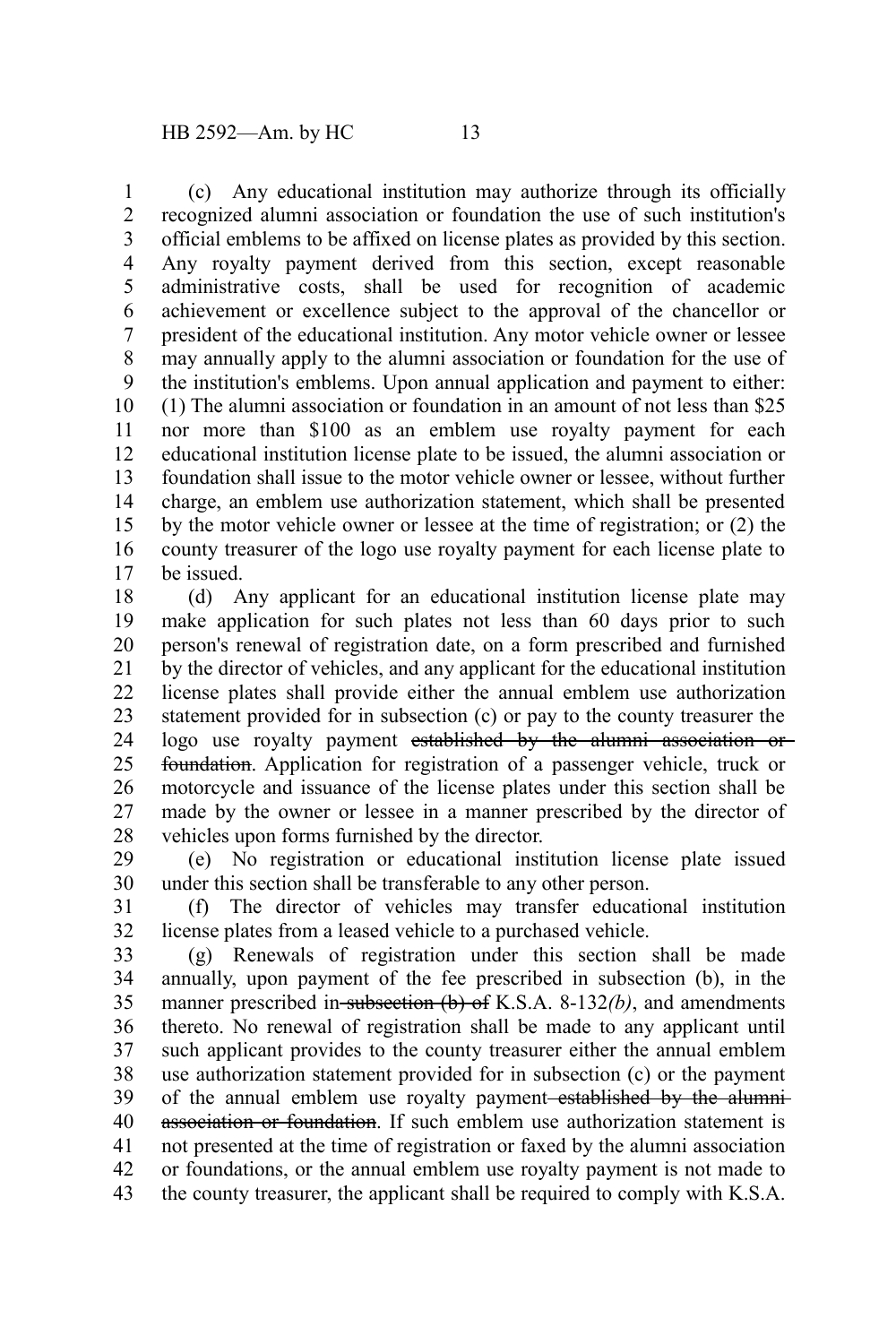8-143, and amendments thereto, and return the educational institution license plates to the county treasurer of such person's residence. 1 2

(h) The director of vehicles shall not issue any educational institution license plates for any educational institution, unless such educational institution's alumni association or foundation guarantees the initial issuance of at least 500 *100* license plates. 3 4 5 6

(i) The director of vehicles shall discontinue the issuance of an educational institution's license plate authorized under this section if: 7 8

(1) Less*Fewer* than 500 *100* educational institution license plates, including annual renewals, are issued for an educational institution by the end of the second year of sales; and 9 10 11

(2) less fewer than 250 50 educational institution license plates, including annual renewals, are issued for an educational institution during any subsequent two-year period. 12 13 14

(j) Each educational institution's alumni association or foundation shall: 15 16

(1) Pay the initial cost of silk-screening for such educational license plates; and 17 18

(2) provide to all county treasurers a toll-free telephone number where applicants can call the alumni association or foundation for information concerning the application process or the status of their license plate application. 19 20 21 22

(k) Each educational institution's alumni association or foundation, with the approval of the director of vehicles and subject to the availability of materials and equipment, shall design a license plate to be issued under the provisions of this section. 23 24 25 26

(l) As a condition of receiving the educational institution license plate and any subsequent registration renewal of such plate, the applicant must provide consent to the division authorizing the division's release of motor vehicle record information, including the applicant's name, address, emblem use royalty payment amount, plate number and vehicle type to the relevant educational institution and the state treasurer. 27 28 29 30 31 32

(m) Annual royalty payments collected by county treasurers under this section shall be remitted to the state treasurer in accordance with the provisions of K.S.A. 75-4215, and amendments thereto. In the case of an educational institution that is a state educational institution as defined by K.S.A. 76-711, and amendments thereto, upon receipt of each such remittance, the state treasurer shall deposit the entire amount in the state treasury to the credit of the appropriate account of the restricted fees fund of such state educational institution. In the case of an educational institution which is not a state educational institution as defined by K.S.A. 76-711, and amendments thereto, upon receipt of each such remittance, the state treasurer shall remit the entire amount to the educational institutions 33 34 35 36 37 38 39 40 41 42 43